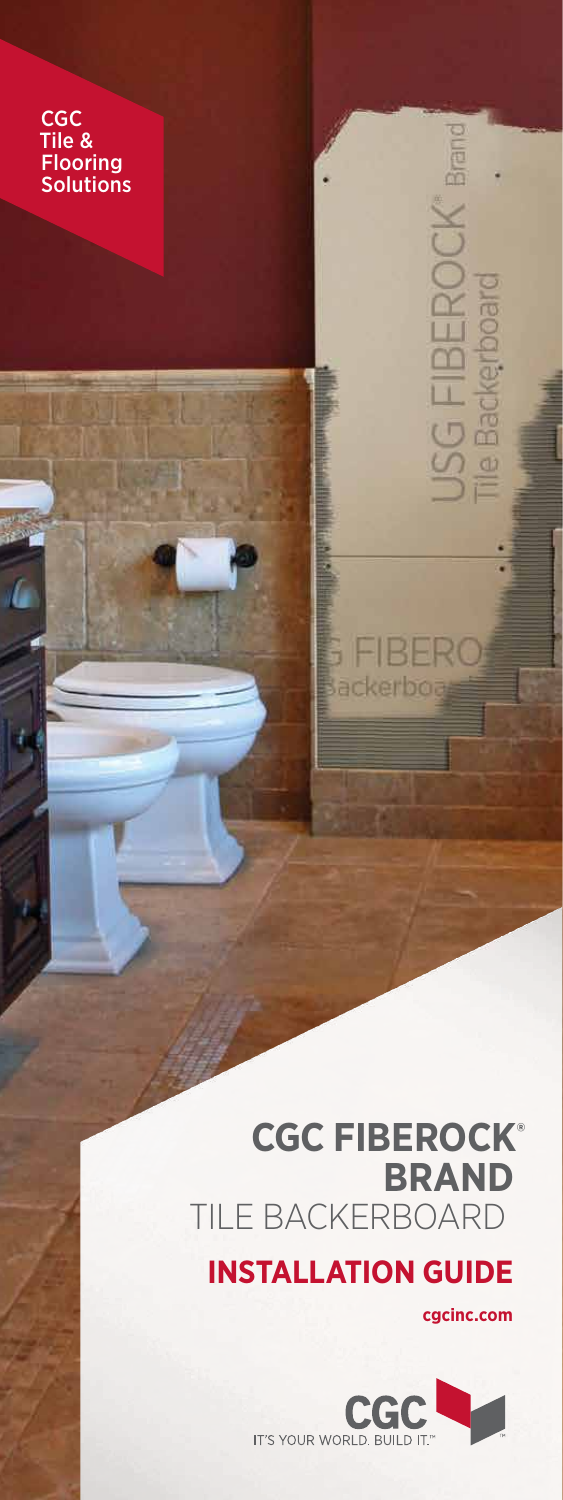# **TOOLS AND MATERIALS**

Dust mask, T-Square, mortar, hammer, nails and screws, tape measure, utility knife or power saw, wide-blade taping knife (102 mm–152 mm [4"–6"]) or trowel.

### **INSTALLATION**

**Cutting Tile Backerboard**





For most cuts, use "score and snap" method. Score one<br>side of panel twice with utility side of panel twice with utility knife, then snap upward along score line. Smooth rough edges with rasp.



For more difficult cuts, combine "score and snap" method with use of a handsaw or low-RPM power saw.



To cut holes in panels (for plumbing, etc.) use a holesaw, keyhole saw, or variablespeed jigsaw.

A power saw should be used only if equipped with a dustcollection device. Always wear a dust mask when cutting CGC Fiberock® Brand Panels with a power saw.

# **Positioning Panels**

Install panels vertically or horizontally. Position panel ends or edges over framing members. End joints should be loosely fit. Install panels a minimum of 10 mm (3/8") above the floor or 6 mm (1/4") above tub or shower pan.

## **Attaching Panels**



Attach panels to framing supports by spacing fasteners not less than 10 mm (3/8") from edges and ends of panels.

> Drive fastener at least every 203 mm (8") around the perimeter of the panel and along all supporting studs.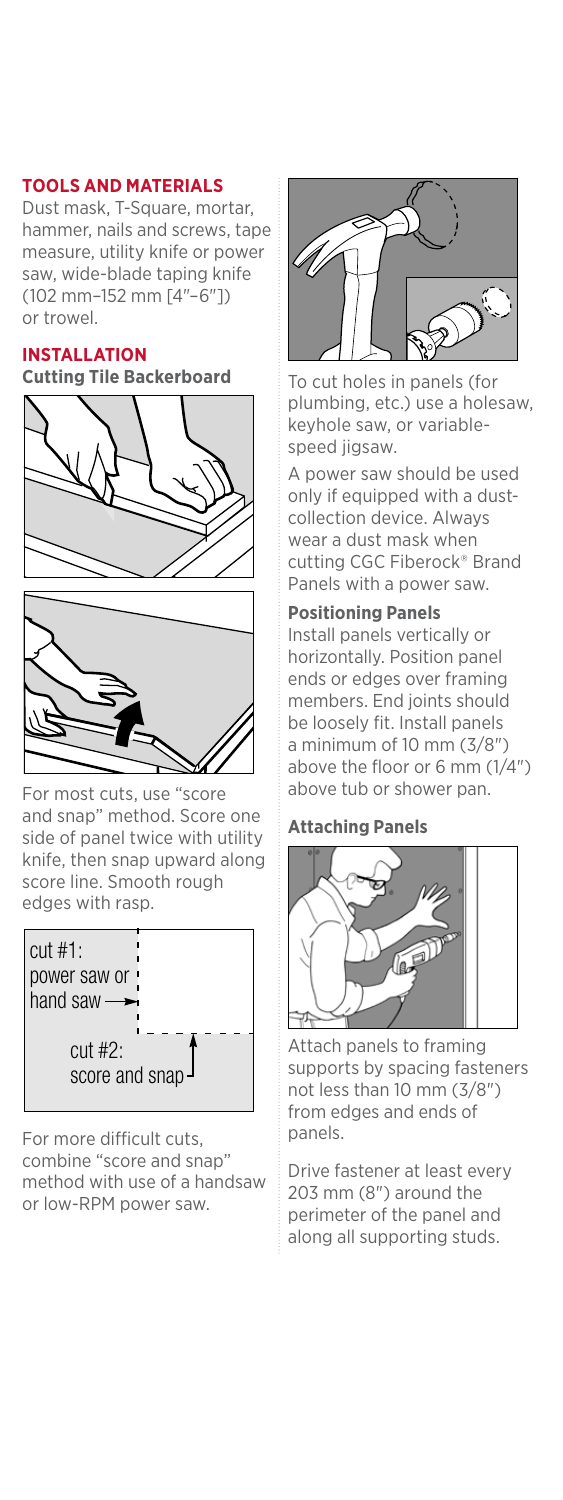Drive fasteners in field of panels first, working toward ends and edges. Fastener must be long enough to penetrate 19 mm (3/4") into wood framing.

### **Wood framing**

Use corrosion-resistant Type W bugle-head screws or hot-dipped galvanized roofing nails.

#### **Steel Framing**

Use corrosion-resistant Type S-12 bugle-head screws for 25-12 ga. steel framing.

#### **Finishing Panel Joints**

**1.** Sand uneven panel joints. **2.** Prefill all joints:



**For tiled areas,** use tilesetting mortar or adhesive, then immediately embed CGC Durock® Brand Tape over joints. Strike joints flush.

#### **For untiled areas,** use

CGC Durabond® Brand Setting-Type Joint Compound, then immediately embed CGC/ Synko® Drywall Paper Tape. Skim over joints with a joint knife, leaving a thin coating of joint compound over all joints and interior angles. Complete to level of finish specified in project requirements.

**3.** When joints are completely dry, brush away all debris from panel surfaces.

# **LIMITATION AND RECOMMENDATION**

Do not use in areas subject to prolonged exposure to standing water or high temperatures—for instance, in gang showers or saunas.

#### **Storage and Handling**

**1.** Protect panels from the elements with adequate covering during delivery and storage.

**2.** Store panels flat on an even, dry surface. Allow them to acclimate to job site conditions prior to installation.

**3.** Handle panels in an upright position to prevent breakage.